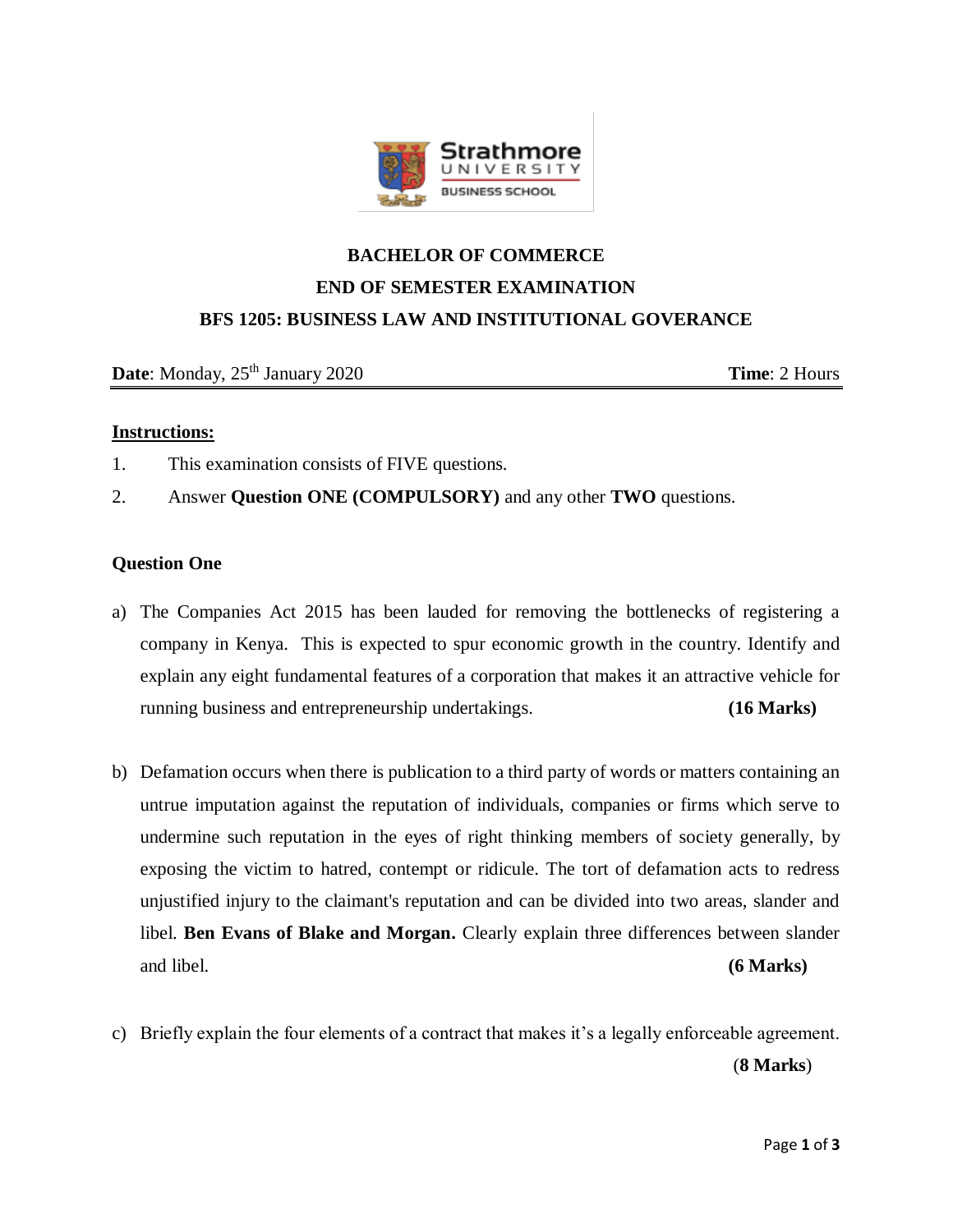#### **Question Two**

The Judicial Service Commission recently nominated persons to be appointed by the president as high court judges. The president appointed fourteen of them to help in dealing with backlog of cases in the commercial division of the high court. In order to bring them up to speed with the commercial litigation that is ongoing the JSC has organized for the newly appointed judges to be given refresher courses on Sale of Goods. You have been invited to make a presentation on the peculiar legal conception which the Sale of Goods Act, Chapter 31 Laws of Kenya call "property in the goods". In presentation address the following matters as regards contract for the sale of goods:

| a) Define a contract of sale of goods.                                 | (2 Marks)          |
|------------------------------------------------------------------------|--------------------|
| b) What is the meaning of property in goods and its legal implication? | $(5 \text{ Mark})$ |

- c) Distinguish between the different types of goods that form the subject matter of a contract of sale of goods. (**8 Marks**)
- d) Give two distinctions between a condition and a warranty. (**5 Marks**)

## **Question Three**

Agency has been defined by Prof. Fridman as 'The relationship that exists between two persons when one called the agent is considered in law to represent the other called the principal in such a way as to be able to affect the principal's position in respect to strangers to the relationship by the making of contract or the disposition of property' Discuss any four modes of creation of an Agency relationship illustrating your arguments using decided case law. (**20 Marks**)

## **Question Four**

A contract comes into existence when an offer by one party is unequivocally accepted by another and both parties have the requisite capacity. Once an offer is accepted, an agreement arises between the parties as there is consensus between them. Offer and acceptance constitutes the foundation of a contractual relationship. They do not constitute a contract as a contract must be characterized by other elements. Some consideration must pass and the parties must have intended their dealings to give rise to a legally binding agreement. The purpose of the agreement must be legal and any necessary formalities must have been complied with. **Anon** However they are certain factors that